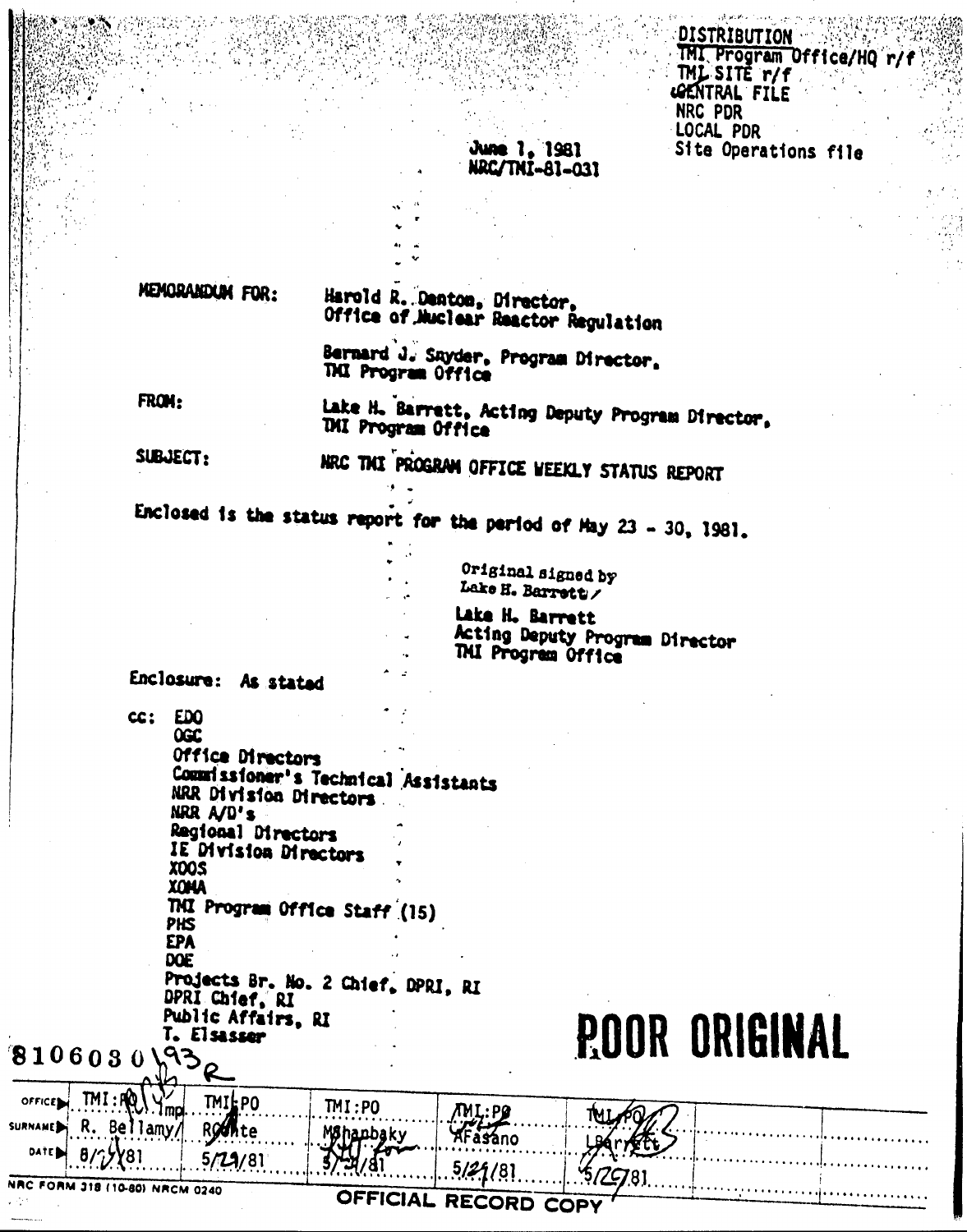NRC' TMI PROGRAM OFFICE WEEKLY STATUS REPORT

 $\mathcal{N} \subset \mathbb{R}^n$ 

Week' of May 23 • 30. 1981

*,;tJ1~1i',~~i(~~~;i::,~~vl~~ii~;"": '.'.. ', '.'*

 $\cdot$  ,

*'........•.:t:~'~;@~IE~*

 $\mathcal{H} \subset \mathbb{R}^n \to \mathbb{R}^n$ 

## Plant Status

Core COOling Mode: Heat transfer ,from the reactor coolant system (ReS) loops to Reactor Building ambient.

Available Core Cooling Modes: Long-term cooling "B" (once through steam generator-B); decay heat removal systems.

RCS Pressure Control MOde: Standby Pressure Control (SPC) System.

Backup Pressure Control Modes: Mini Decay Heat Removal (MOHR) System. Decay Heat Removal (DHR) System.

wijor rarameters (as of 0400, May 29, 1981) (approximate values).<br>Average Incore Thermocouples: 11795 Average Incore Thermocouples: 117°F Maximum Incore Thermocouple: 1440F

RCS loop Temperatures:

| Hot Leg               | $113$ °F     | 116°F        |
|-----------------------|--------------|--------------|
| Cold Leg $(1)$<br>(2) | 67°F<br>68°F | 67°F<br>67°F |

RCS Pressure: 98 psig

Reactor Building: Temperature: 72°F<br>Water level: Eleva

Elevation 290.8 ft. (8.3 ft. from floor) via penetration 401 manometer Pressure: -0.5 psig Concentration: Z.3 x 10-5 uCi/ml Kr-8S (Sample taken 5/25/81 )

Effluent and Environmental (Radiological) Information

1. Liquid effluents from the TMI site released to the Susquehanna River after processing. were made within the regulatory limits and in accordance with NRC requirements and City of Lancaster Agreement dated February 27. 1980.

During the period May 22, 1981, through May 28, 1981, the effluents contained no detectable radioactivity at the discharge point although individual effluent SOurces which originated within Unit 2 contained minute amounts of radioactivity. Calculations indicate that loss than 1 millionth (0.000001) of a Curie of Cs-137 was discharged. This represents less than 0.00001% of the permissable total liquid activity as specified in Technical Specifications for operational commercial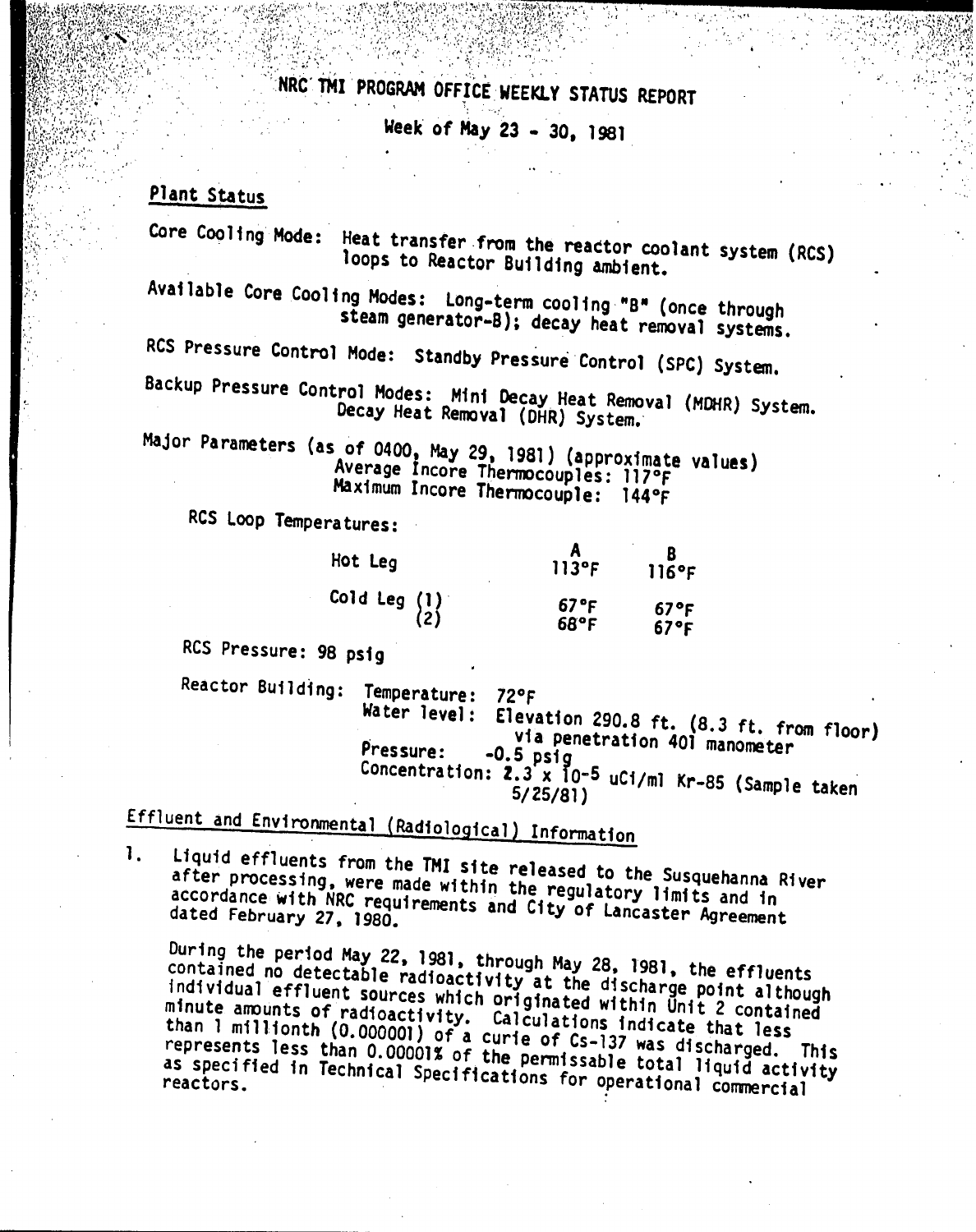Airborne effluents are reported on a monthly basis.

-.

 $2.$ 

 $\overline{\mathbf{3}}$ .

. i

Environmental Protection Agency (EPA) Environmental Data. Results<br>from EPA monitoring of the environment around the TMI site were as

The EPA measured Kr-85 concentrations ( $pCi/m^3$ ) at several environmental monitoring stations and reported the following<br>results: results:

| LOCATION                | May 15 - May 22, 1981 |
|-------------------------|-----------------------|
|                         | (pC1/m <sup>3</sup> ) |
| Goldsboro               | 25                    |
| Observation Center      | 29                    |
| Middletown<br>Yorkhaven | 28                    |
|                         | 22                    |

All of the above levels of Kr-85 are considered to be back-<br>ground levels.

The installation of tritium  $(H^3)$  monitoring devices has been completed at the above listed locations. It is expected that H3 environmental results will be routinely reported by EPA in about three to five weeks.

- No radiation above normally occurring background levels was detected in any of the samples collected from the EPA's air and gamma rate networks during the period from May 21, 1981,
- 4. NRC Environmental Data. Results from NRC monitoring of the environment around the TMI site were as follows:
	- The following are the NRC air sample analytical results *for* the onsite continuous air sampler:

|        | Sample Period               | $\frac{I-131}{(uCi/cc)}$ $\frac{(c-137)}{(uCi/cc)}$ |
|--------|-----------------------------|-----------------------------------------------------|
| HP-269 | May 20, 1981 - May 27, 1981 | $<8.2$ E-14 $<8.2$ E-14                             |

5. Licensee Radioactive Material and Radwaste Shipments

On Friday. May 22.1981. one 4' x 4' EPICOR-II dewatered resin liner (liner OF-15) from Unit 2 was shipped to U.S. Ecology, Richland. WaShington. This shipment was not reported in the status report for the period of May 17-22, 1981.

On Tuesday, May 26, 1981, a 40 ml Unit 2 reactor coolant sample was sent to Babcock and Wilcox (B&W) Lynchburg, Virginia.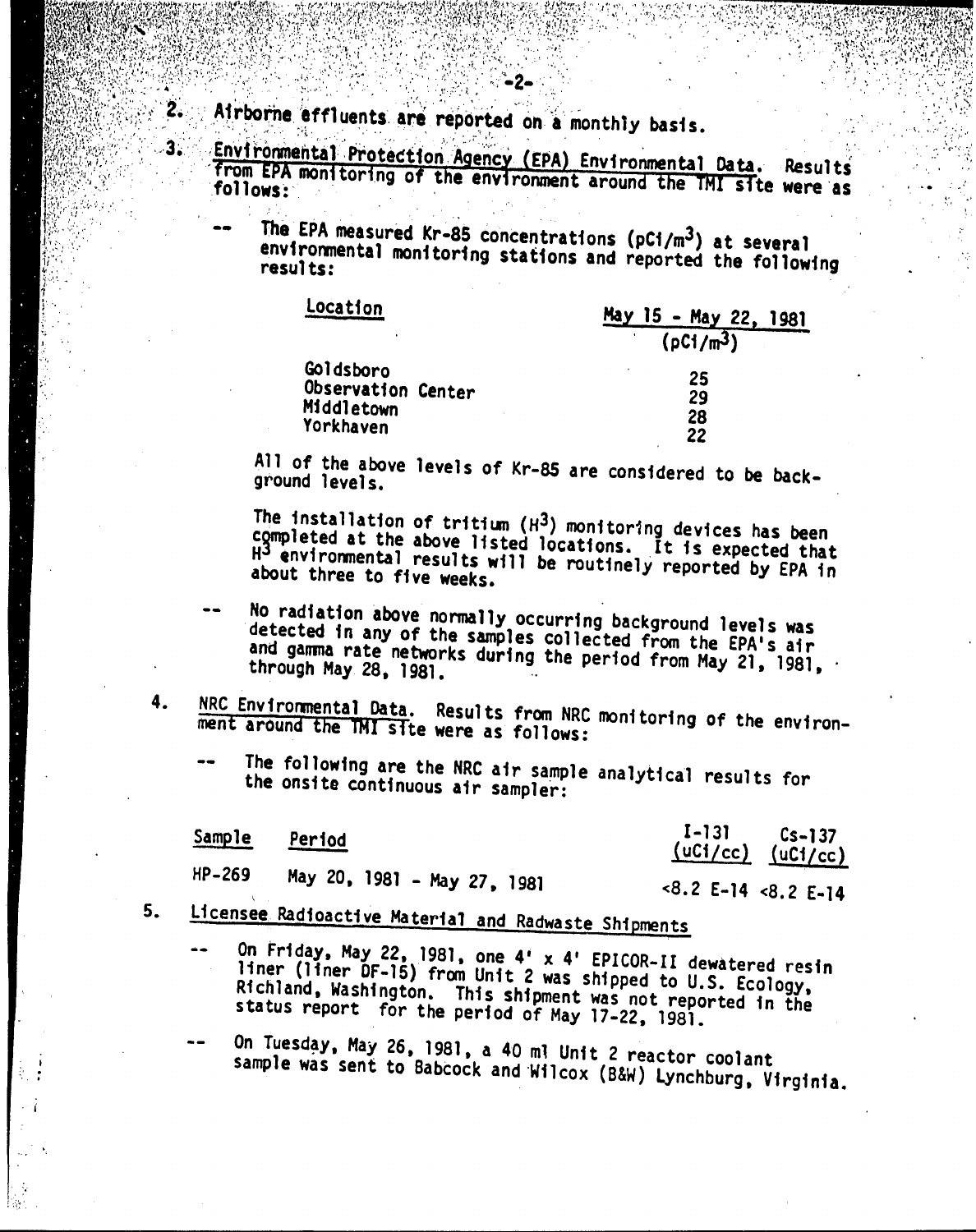On Thursday, May 28, 1981, 54 drums and 8 metal boxes of compacted and non-compacted Unit 1 low specific activity (LSA) waste were shipped to the Chem-Nuclear Site, Barnwell, South Carolina.

. : '.~'

On Thursday, May 28, 1981, an empty shipping cask used in Unit 2 was shipped to the Chem-Nuclear Site, Barnwell, South Carolina.

## Major Activities

-.

 $\leq$ 

" .. ,' .

*,.S*

 $\mathbf{1}$ . Submerged Demineralizer System (SDS). Preparation of the Safety Evaluation Report (SER) by the TMI Program Office is in progress although some necessary information has not yet been received. On<br>May 13, 1981, the licenses submitted a mout yet been received. On May 13, 1981, the licensee submitted a revised schedule for providing<br>the needed information. The outstanding information the needed information. the needed information. The outstanding information will be providing<br>in early June 1981. in early June 1981.

Functional tests are complete with the exception of a few items which are undergoing engineering evaluation and further testing. Operator training on components not involved with the outstanding functional testing has been initiated. The operator training does not involve processing of contaminated water.

- Reactor Building (RB) Purge and Entry. The eleventh entry into the 2. Unit 2 RB was completed on Thursday, May 28, 1981. All the tasks<br>scheduled for the entry were completed. The entry tasks scheduled for the entry were completed. The entry tasks included<br>the following:
	- Polar crane personnel safety equipment installation,
	- Sump survey with portable gamma spectrometer,
	- Lighting relay repair,
	- Replacement of an inoperable radiation monitor,  $- -$
	- Repair on.the RB intercom system,
	- Surveillance, servicing, photography, and radiation surveys of components in the vicinity of the pressurizer,
	- -- Floating sump pump discharge hose connection to the SDS.<br>The madiation summer of the

The radiation survey of the area near the pressurizer fndicated that the ambient radiation levels on top of the pressurizer was approximately 3 R/hr (gamma). Radfation hot spots were detected at boron deposits under valves on top of the pressurizer which apparently leaked at one time. There was no indication of recent leakage (the primary system is depressurized to less than 100 psfg). The radiation levels at the hot spots were 8 to 10 R/hr (gamma) and approximately 30 Rad/hr;(beta). M1bfent radfation levels below the plane of the pressurizer top were approximately 1 R/hr. A contact reading of the insulation on the tope of the "A" steam generator was approximately